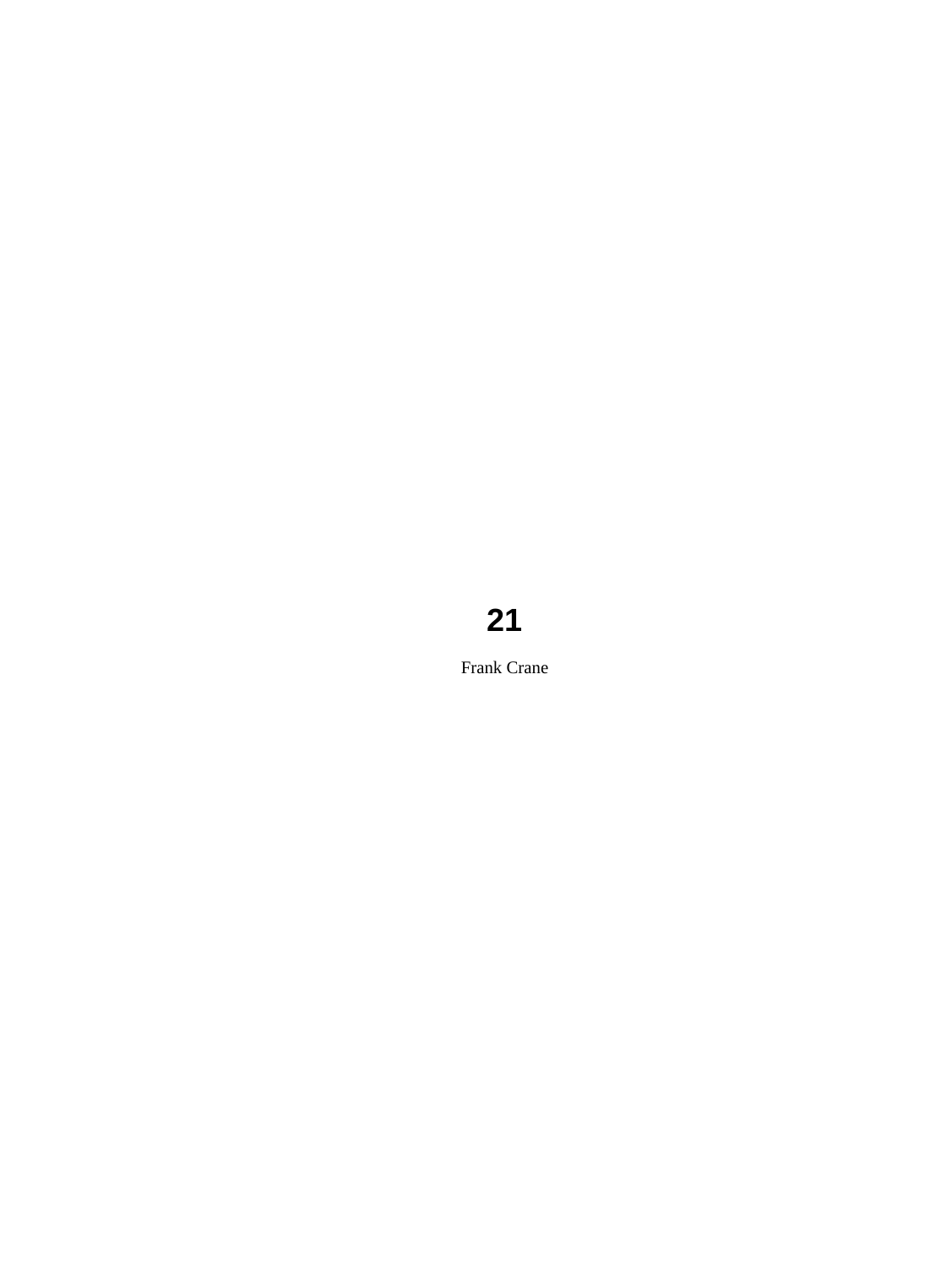# **Table of Contents**

| <u>21.</u> |                                                                         |  |
|------------|-------------------------------------------------------------------------|--|
|            |                                                                         |  |
|            | PRELUDE.                                                                |  |
|            |                                                                         |  |
|            |                                                                         |  |
|            |                                                                         |  |
|            |                                                                         |  |
|            |                                                                         |  |
|            |                                                                         |  |
|            |                                                                         |  |
|            | IF I WERE TWENTY-ONE I WOULD STUDY THE ART OF PLEASING 12               |  |
|            | WERE TWENTY-ONE I WOULD DETERMINE. EVEN IF I COULD NEVER BE             |  |
|            | $\sim$ 13<br>NYTHING ELSE IN THE WORLD. THAT I WOULD BE A THOROUGHBRED. |  |
|            | WERE TWENTY-ONE I WOULD MAKE SOME PERMANENT, AMICABLE                   |  |
|            |                                                                         |  |
|            |                                                                         |  |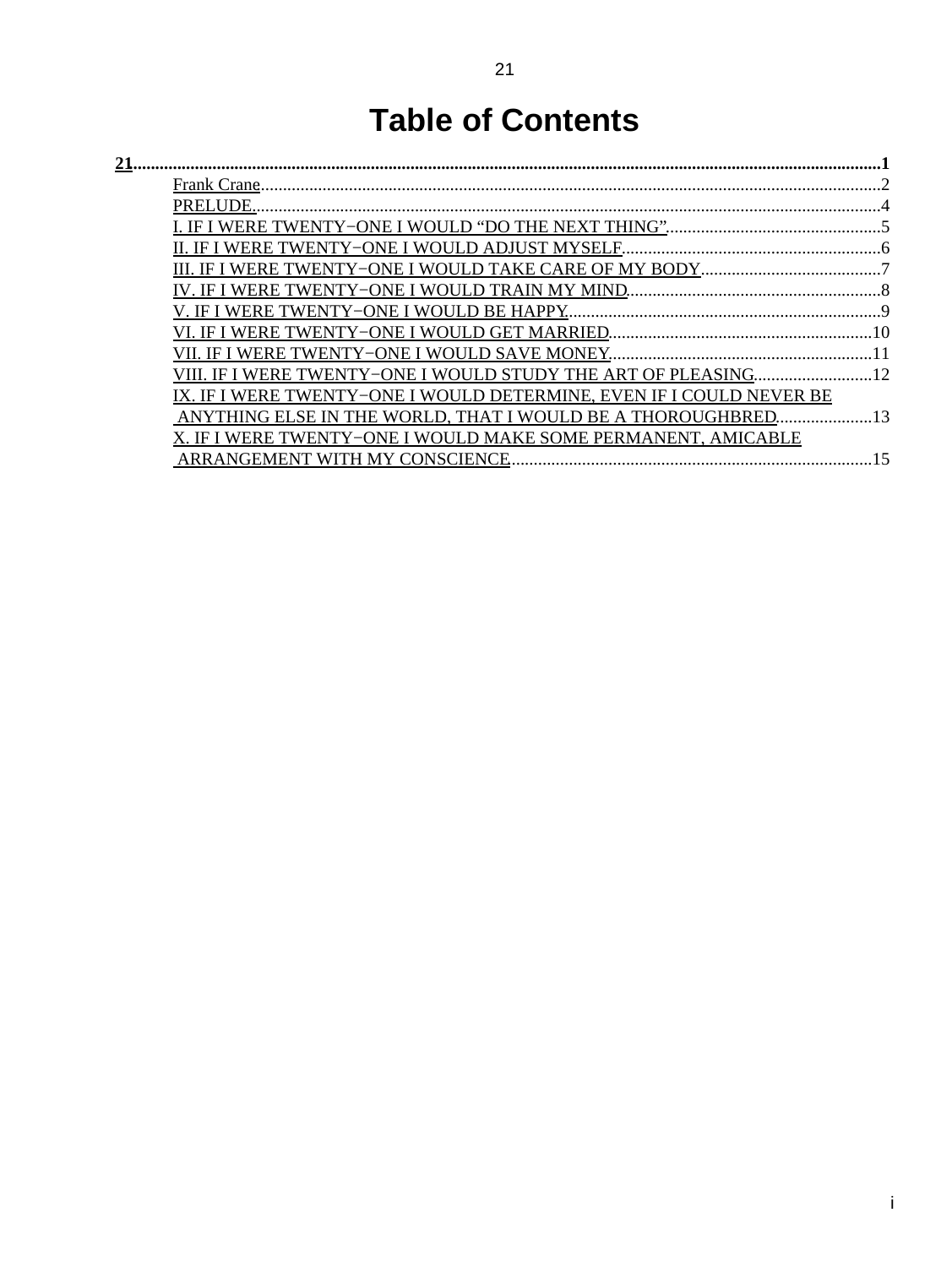<span id="page-2-0"></span>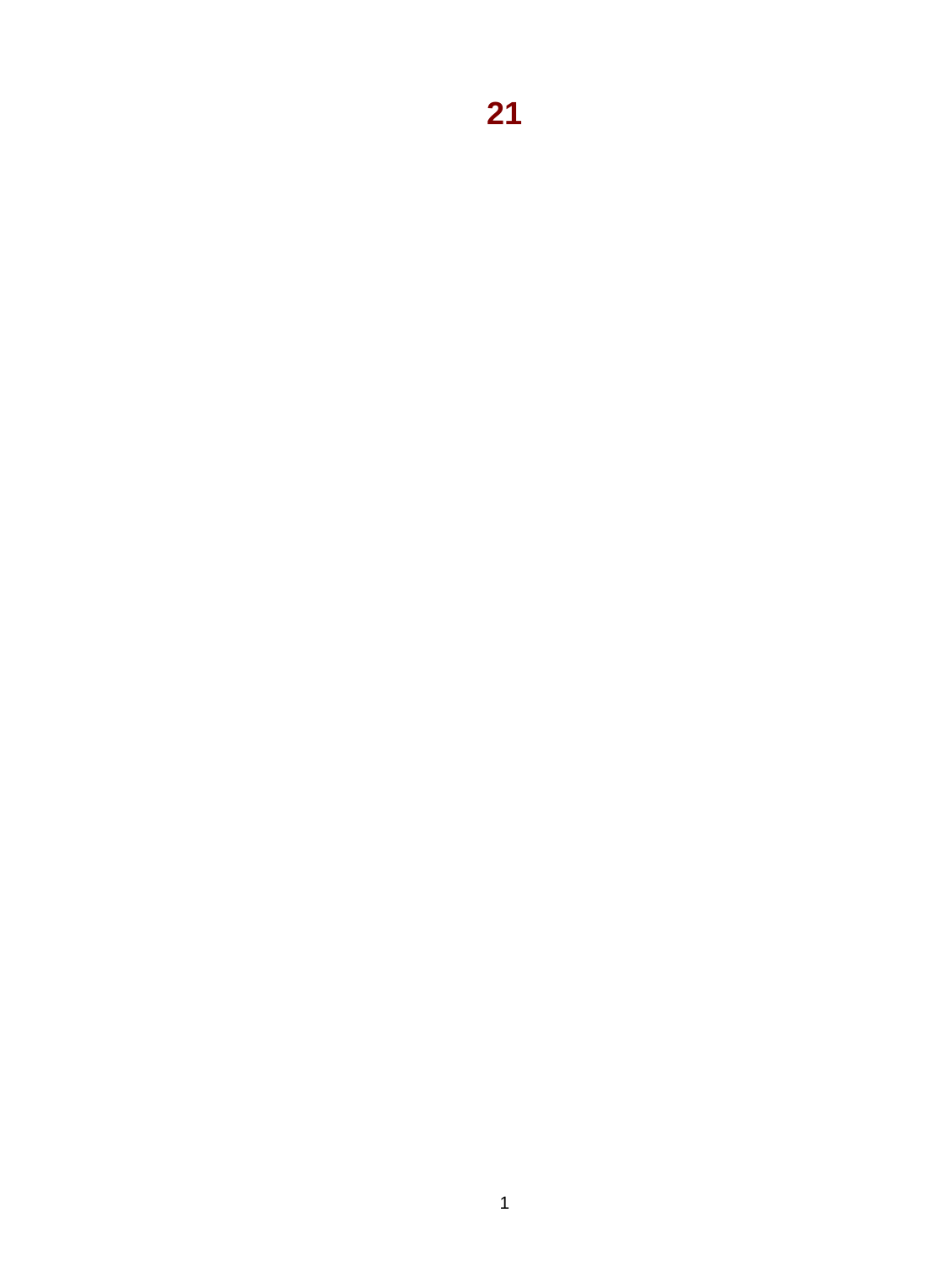#### **Frank Crane**

<span id="page-3-0"></span> This page formatted 2007 Blackmask Online. http://www.blackmask.com

#### • [PRELUDE.](#page-5-0)

- [I. IF I WERE TWENTY−ONE I WOULD "DO THE NEXT THING"](#page-6-0)
- [II. IF I WERE TWENTY−ONE I WOULD ADJUST MYSELF](#page-7-0)
- [III. IF I WERE TWENTY−ONE I WOULD TAKE CARE OF MY BODY](#page-8-0)
- [IV. IF I WERE TWENTY−ONE I WOULD TRAIN MY MIND](#page-9-0)
- [V. IF I WERE TWENTY−ONE I WOULD BE HAPPY](#page-10-0)
- [VI. IF I WERE TWENTY−ONE I WOULD GET MARRIED](#page-11-0)
- [VII. IF I WERE TWENTY−ONE I WOULD SAVE MONEY](#page-12-0)
- [VIII. IF I WERE TWENTY−ONE I WOULD STUDY THE ART OF PLEASING](#page-13-0)
- [IX. IF I WERE TWENTY−ONE I WOULD DETERMINE, EVEN IF I COULD NEVER BE ANYTHING](#page-14-0) [ELSE IN THE WORLD, THAT I WOULD BE A THOROUGHBRED](#page-14-0)
- [X. IF I WERE TWENTY−ONE I WOULD MAKE SOME PERMANENT, AMICABLE](#page-16-0) [ARRANGEMENT WITH MY CONSCIENCE](#page-16-0)

Produced by Barbara and Bill Tozier.

#### 21

#### [Illustration: DR. FRANK CRANE]

 *"We may all possess wisdom if we are willing to be persuaded that the experience of others is as useful as our own. Why give to old age alone the privilege of wisdom? What would be thought of one who prided himself on possessing bracelets when he had lost his two arms in war?"*

—*Yoritomo, the Japanese Philosopher.*

21

 BY DR. FRANK CRANE Being the article "If I Were Twenty−One" which originally appeared in the *American Magazine*. Revised by the author NEW YORK WM. H. WISE &CO. 1930

 *Copyright, 1918, by* WM. H. WISE &CO.  *All rights reserved, including that of translation into foreign languages, including the Scandinavian.* COPYRIGHT, 1917, BY THE CROWELL PUBLISHING COMPANY

#### **CONTENTS**

 CHAPTER. A Foreword Prelude I. If I were Twenty−One I would do the next thing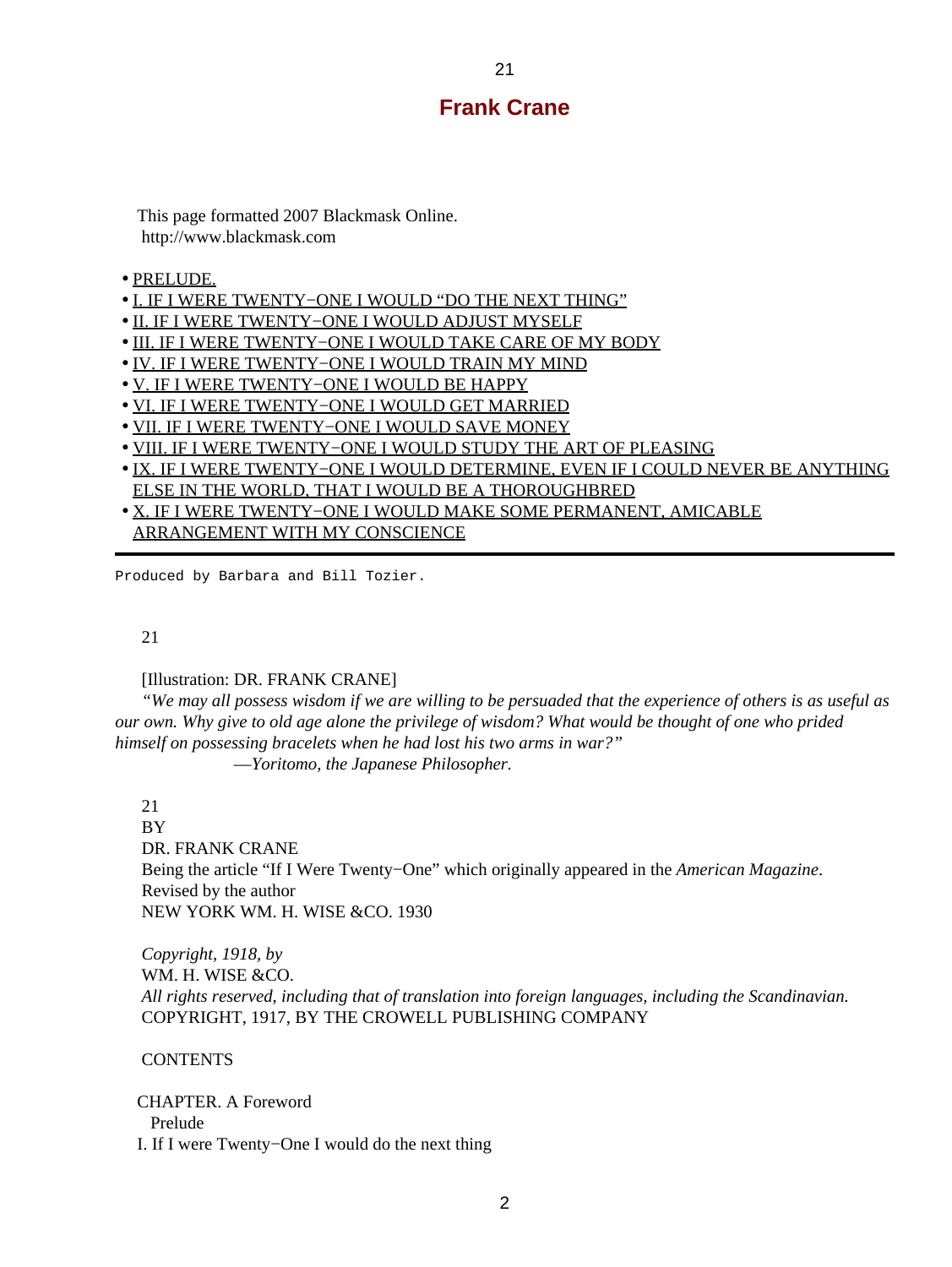II. If I were Twenty−One I would adjust myself

- III. If I were Twenty−One I would take care of my body
- IV. If I were Twenty−One I would train my mind
- V. If I were Twenty−One I would be happy
- VI. If I were Twenty−One I would get married
- VII. If I were Twenty−One I would save money
- VIII. If I were Twenty−One I would study the art of pleasing
- IX. If I were Twenty−One I would determine, even if I could never be anything else in the world, that I would be a thoroughbred
- X. If I were Twenty−One I would make some permanent, amicable arrangement with my conscience

#### A FOREWORD

 *The following note, by the editor of the American Magazine, appeared in conjunction with the publication of this story in that magazine:*

 In most of the biggest cities of the United States, from New York and Chicago down, you will find people who, every night of their lives, watch for and read in their evening paper an editorial by Frank Crane. These editorials are syndicated in a chain of thirty−eight newspapers, which reach many millions of readers. The grip which Crane has on these readers is tremendous. The reason is that the man has plenty of sensible ideas, which he presents simply and forcibly so that people get hold of them.

 In reality, Crane is a wonderful preacher. Years ago, in fact, he was the pastor of a great church in Chicago. But he left the pulpit and took up writing because he had the ability to interest millions, and could reach them only by means of the printing press.

Doctor Crane lives in New York and does most of his work there.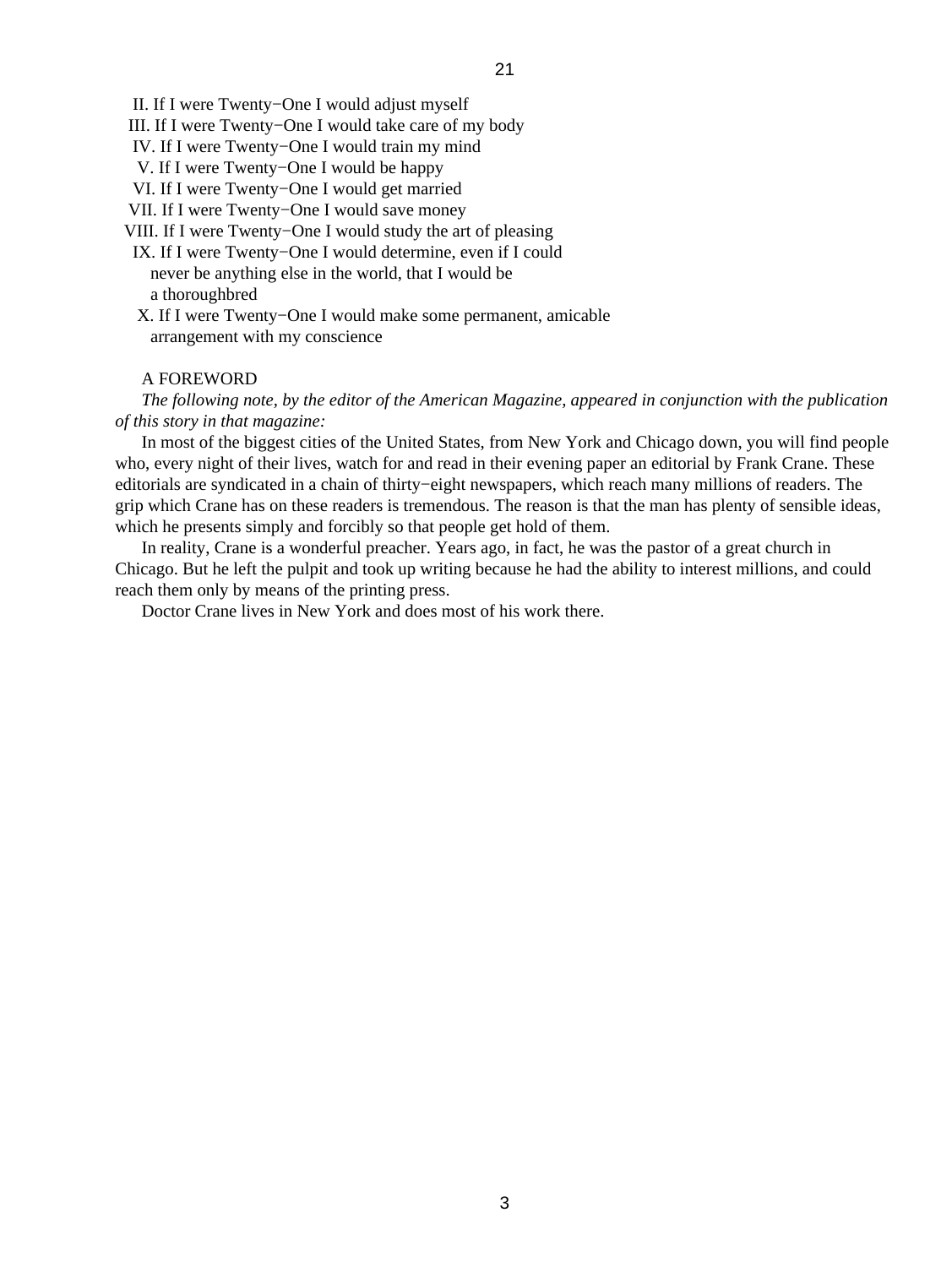# **PRELUDE.**

<span id="page-5-0"></span> The voyager entering a new country will listen with attention to the traveller who is just returning from its exploration; and the young warrior buckling on his armour may be benefited by the experiences of the old warrior who is laying his armour off. I have climbed the Hill of Life, and am past the summit, *I suppose*, and perhaps it may help those just venturing the first incline to know what I think I would do if I had it to do over.

 I have lived an average life. I have had the same kind of follies, fears, and fires my twenty−one−year−old reader has. I have failed often and bitterly. I have loved and hated, lost and won, done some good deeds and many bad ones. I have had some measure of success and I have made about every kind of mistake there is to make. In other words, I have lived a full, active, human life, and have got thus far safely along.

 I am on the shady side of fifty. As people grow old they accumulate two kinds of spiritual supplies: one, a pile of doubts, questionings, and mysteries; and the other, a much smaller pile of positive conclusions. There is a great temptation to expatiate upon the former subjects, for negative and critical statements have a seductive appearance of depth and much more of a flavour of wisdom than clear and succinct declarations. But I will endeavour to resist this temptation, and will set down, as concisely as I can, some of the positive convictions I have gained.

 For the sake of orderly thought, I will make Ten Points. They might of course just as well be six points or forty, but ten seems to be the number most easily remembered, since we have ten fingers, first and "handiest" of counters.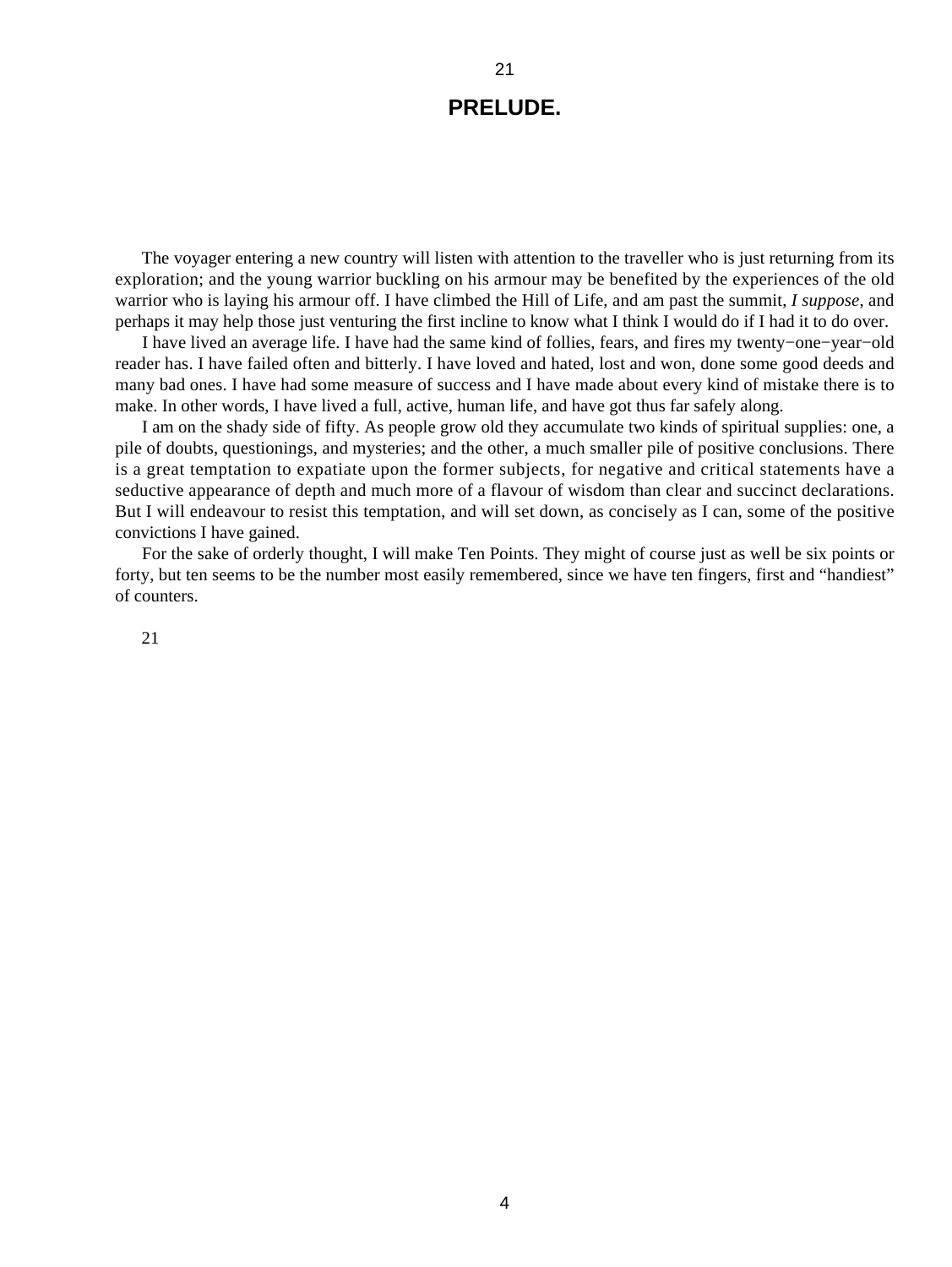### **I. IF I WERE TWENTY−ONE I WOULD "DO THE NEXT THING"**

<span id="page-6-0"></span> The first duty of a human being in this world is to take himself off other people's backs. I would go to work at something for which my fellow men would be willing to pay. I would not wait for an Ideal Job. The only ideal job I ever heard of was the one some other fellow had.

 It is quite important to find the best thing to do. It is much more important to find something to do. If I were a young artist, I would paint soap advertisements, if that were all opportunity offered, until I got ahead enough to indulge in the painting of madonnas and landscapes. If I were a young musician, I would rather play in a street band than not at all. If I were a young writer, I would do hack work, if necessary, until I became able to write the Great American Novel.

I would go to work. Nothing in all this world I have found is so good as work.

 I believe in the wage system as the best and most practical means of coördinating human effort. What spoils it is the large indigestible lumps of unearned money that, because of laws that originated in special privilege, are injected into the body politic, by inheritance and other legal artificialities.

 If I were twenty−one I would resolve to take no dollar for which I had not contributed something in the world's work. If a philanthropist gave me a million dollars I would decline it. If a rich father or uncle left me a fortune, I would hand it over to the city treasury. All great wealth units come, directly or indirectly, from the people and should go to them. All inheritance should be limited to, say, \$100,000. If Government would do that there would be no trouble with the wage system.

 If I were twenty−one I would keep clean of endowed money. The happiest people I have known have been those whose bread and butter depended upon their daily exertion.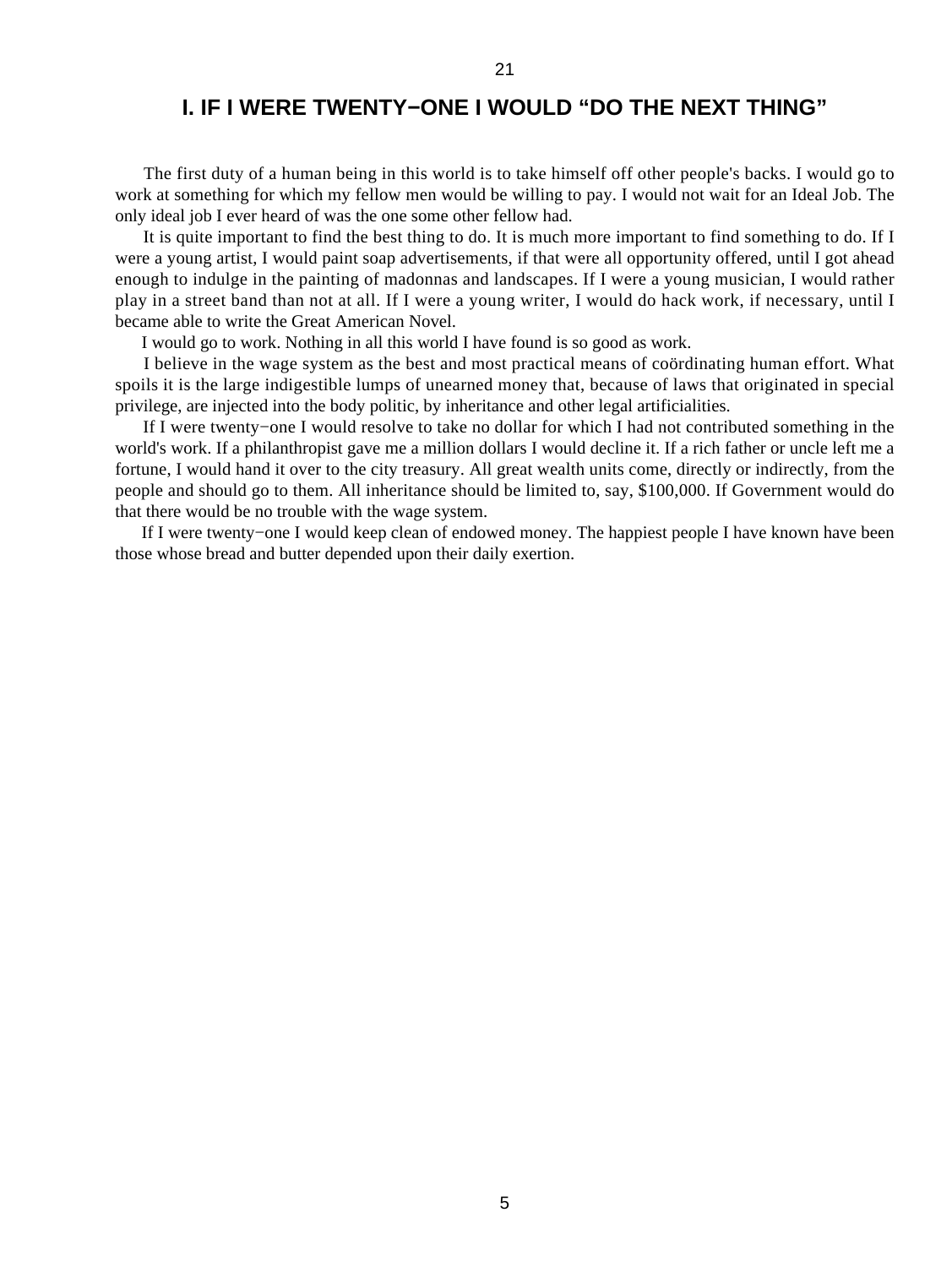### **II. IF I WERE TWENTY−ONE I WOULD ADJUST MYSELF**

<span id="page-7-0"></span> More people I have known have suffered because they did not know how to adjust themselves than for any other reason. And the happiest−hearted people I have met have been those that have the knack of adapting themselves to whatever happens.

 I would begin with my relatives. While I might easily conceive a better set of uncles, aunts, cousins, brothers, and so on, yet Destiny gave me precisely the relatives I need. I may not want them, but I need them. So of my friends and acquaintances and fellow workmen. Every man's life is a plan of God. Fate brings to me the very souls out of the unknown that I ought to know. If I cannot get along with them, be happy and appreciated, I could not get along with another set of my own picking. A man who is looking for ideal human beings to make up his circle of acquaintances would as well go at once and jump into the river.

 The God of Things as They Ought to Be is a humbug. There is but one God, and He is the God of Things as They Are.

 Half of my problem is Me; the other half is Circumstances. My task is to bring results out of the combination of the two.

 Life is not a science, to be learned; it is an art, to be practised. Ability comes by doing. Wisdom comes not from others; it is a secretion of experience.

 Life is not like a problem in arithmetic, to be solved by learning the rule; it is more like a puzzle of blocks, or wire rings—you just keep trying one way after another, until finally you succeed, maybe.

 I think it was Josh Billings who said that in the Game of Life, as in a game of cards, we have to play the cards dealt to us; and the good player is not the one who always wins, but the one who plays a poor hand well.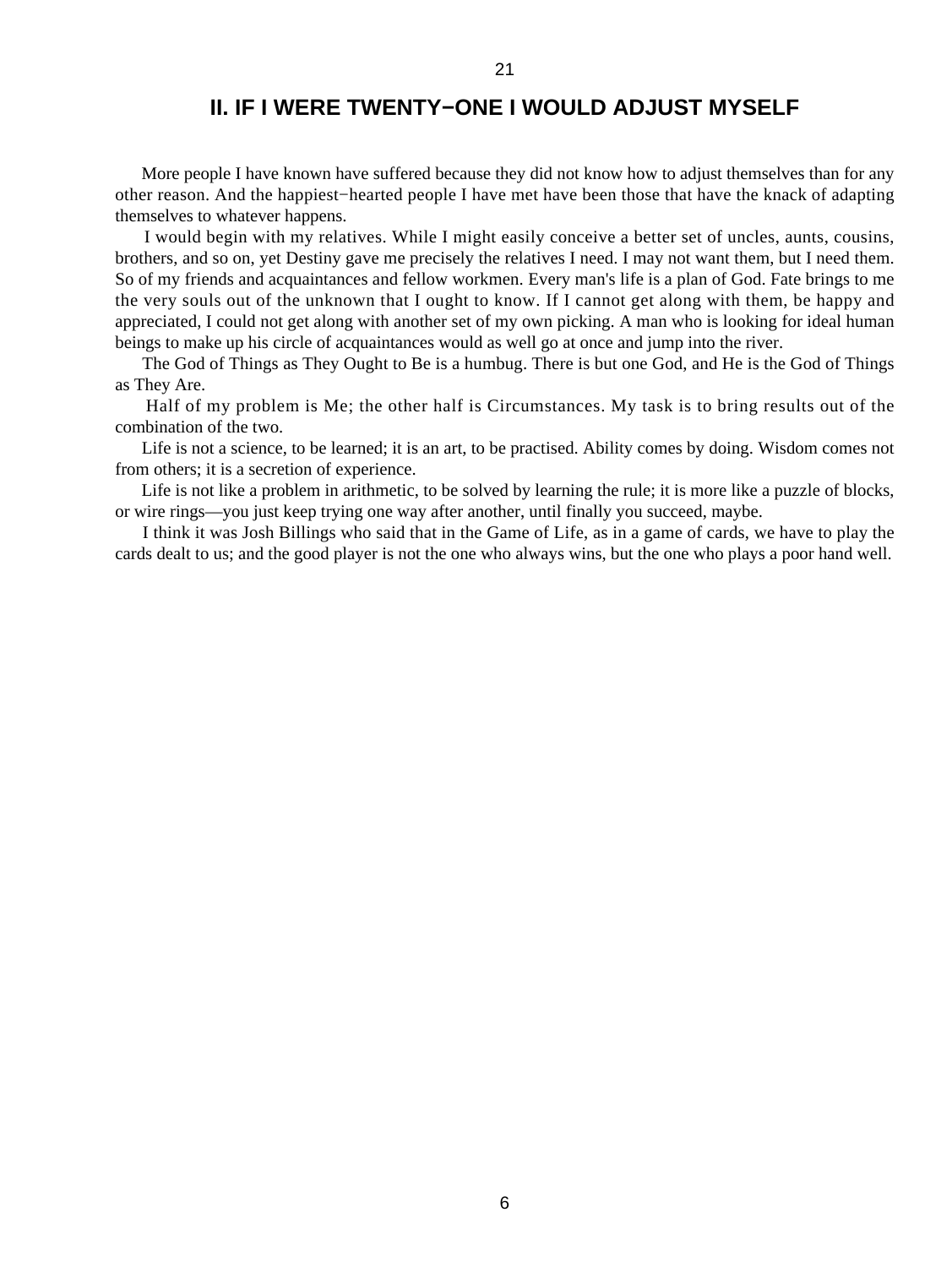### **III. IF I WERE TWENTY−ONE I WOULD TAKE CARE OF MY BODY**

<span id="page-8-0"></span> The comfort and efficiency of my days depend fundamentally upon the condition of this physical machine I am housed in. I would look out for it as carefully as I attend to my automobile, so that it might perform its functions smoothly and with the minimum of trouble.

To this end I would note the four X's. They are Examination, Excretion, Exercise, Excess.

 EXAMINATION: I would have my body thoroughly inspected by intelligent scientists once a year. I do not believe in thinking too much about one's health, but I believe in finding out the facts, and particularly the weaknesses, of one's mechanism, before one proceeds to forget it.

 EXCRETION: By far the most important item to attend to in regard to the body is the waste pipes, including the colon, the bladder, and the pores. Most diseases have their origin in the colon. I would see to it that it was thoroughly cleaned every day. In addition, I would drink plenty of water, and would take some form of exercise every day that would induce perspiration. Most of my sicknesses have come from self−poisoning, and I would make it my main care to eliminate the waste.

 EXERCISE: I would, if I were twenty−one, take up some daily system of exercise that would bring into play all the voluntary muscles of the body, and especially those which from my occupation tend to disuse. I would devote half an hour to an hour daily to this purpose.

 EXCESS: I would take no stimulant of any kind whatsoever. Whatever whips the body up to excess destroys the efficiency of the organism. Hence I would not touch alcoholic drinks in any form. If one never begins with alcohol he can find much more physical pleasure and power without it. The day of alcohol is past, with intelligent people. Science has condemned it as a food. Business has banned it. It remains only as the folly of the weak and fatuous.

 I would drink no tea or coffee, as these are stimulants and not foods. Neither would I use tobacco. The healthy human body will furnish more of the joy of life, if it is not abused, than can be given by any of the artificial tonics which the ignorance and weakness of men have discovered.

If I were twenty−one, all this!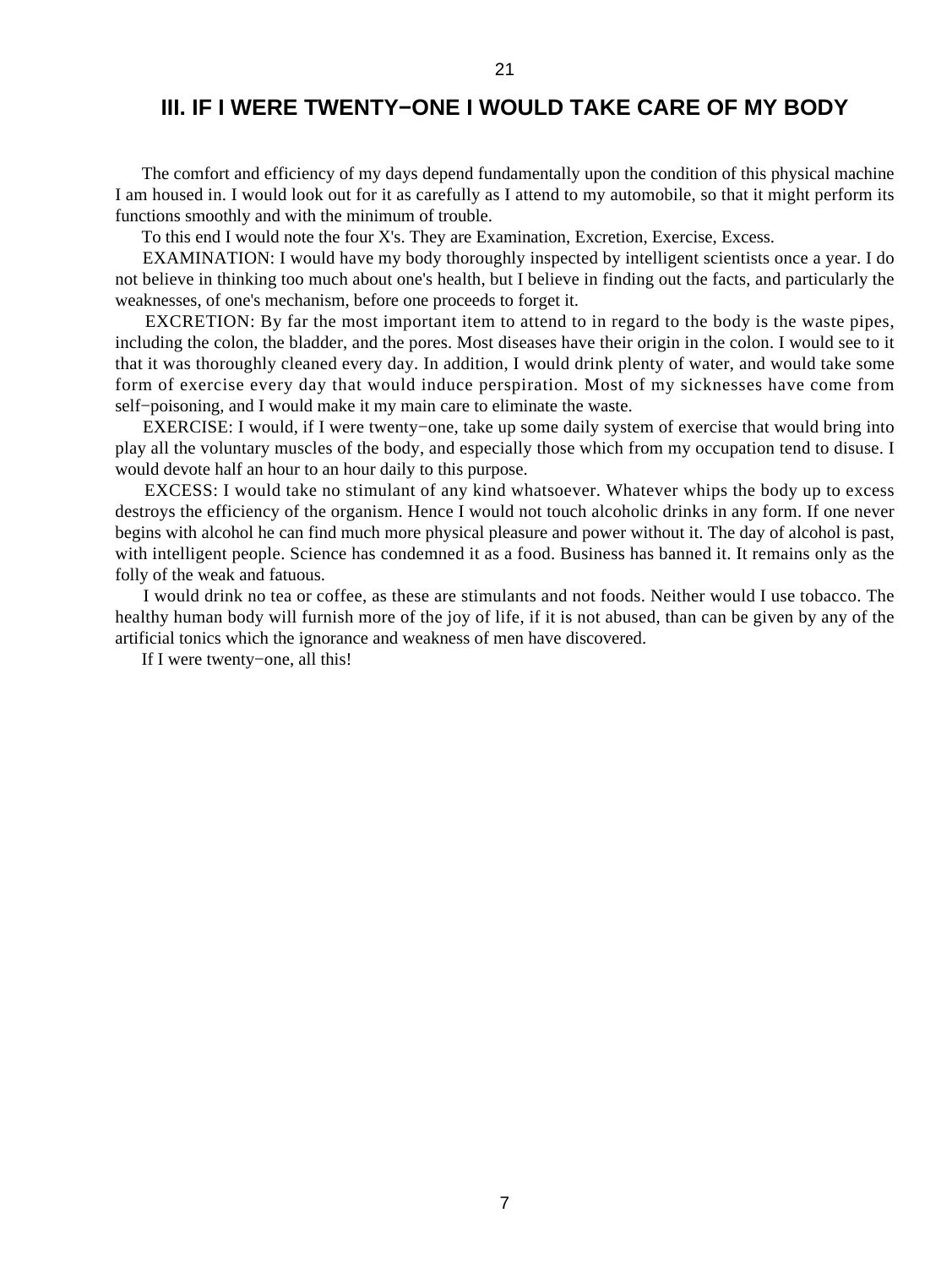## **IV. IF I WERE TWENTY−ONE I WOULD TRAIN MY MIND**

<span id="page-9-0"></span> I would realize that my eventual success depends mostly upon the quality and power of my brain. Hence I would train it so as to get the best out of it.

 Most of the failures I have seen, especially in professional life, have been due to mental laziness. I was a preacher for years, and found out that the greatest curse of the ministry is laziness. It is probably the same among lawyers and physicians. It certainly is so among actors and writers. Hence, I would let no day pass without its period of hard, keen, mental exertion so that my mind would be always as a steel spring, or like a well−oiled engine, ready, resilient, and powerful.

 And in this connection I would recognize that repetition is better than effort. Mastery, perfection, the doing of difficult things with ease and precision, depend more upon doing things over and over than upon putting forth great effort.

 I would especially purge myself as far as possible of intellectual cowardice and intellectual dishonesty. By intellectual dishonesty I mean what is called expediency; that is, forming, or adhering to, an opinion, not because we are convinced of its truth, but because of the effect it will have. A mind should, at twenty−one, marry Truth, and "cleave only unto her, till death do them part, for better, for worse."

 By intellectual cowardice I mean all superstitions, premonitions, and other forms of mental paralysis or panic caused by what is vague. To heed signs, omens, cryptic sayings, and all talk of fate and luck, is nothing but mental dirt. I have seen many bright minds sullied by it. It is worthy only of the mind of an ignorant savage.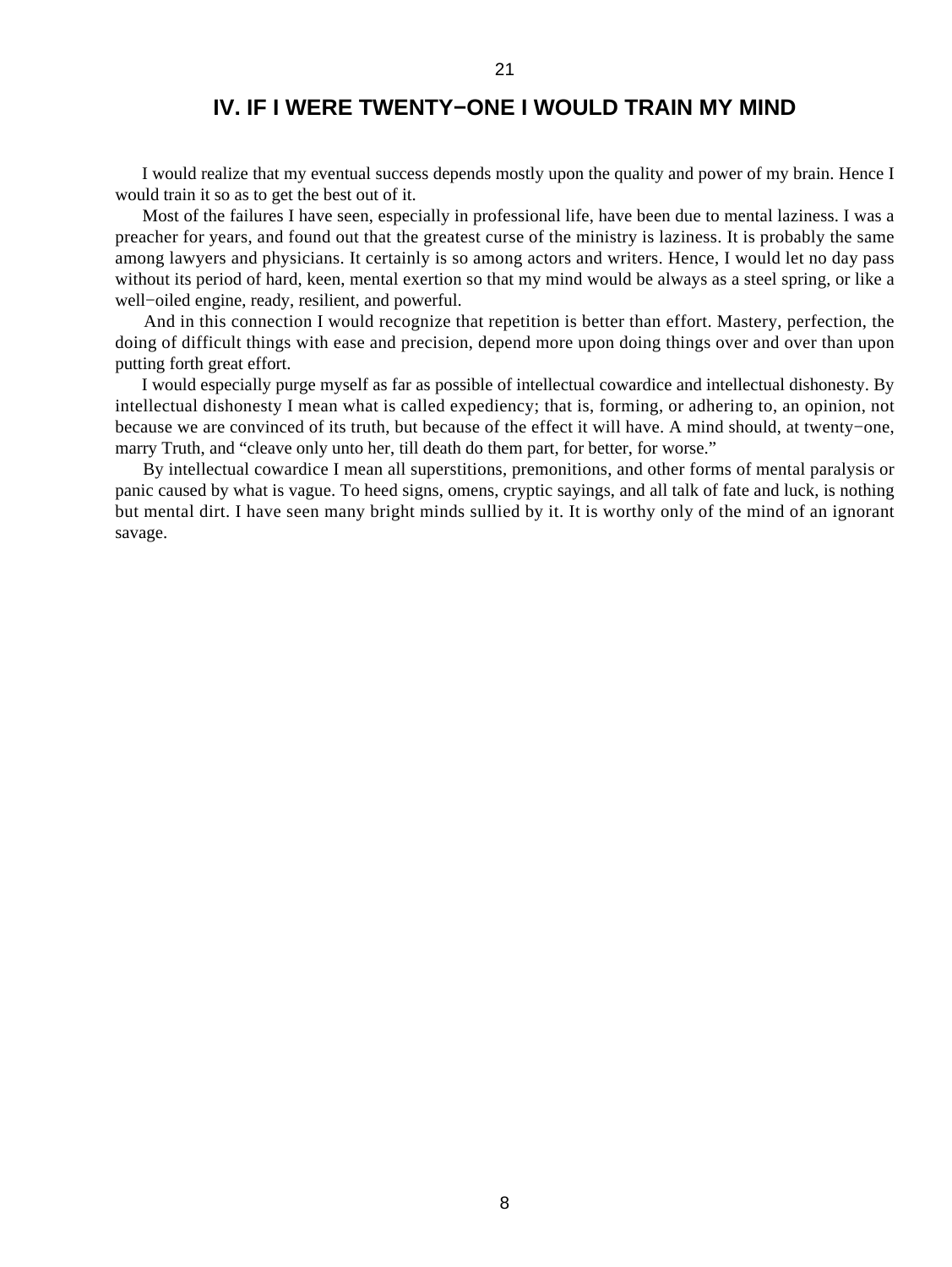## **V. IF I WERE TWENTY−ONE I WOULD BE HAPPY**

21

<span id="page-10-0"></span> By this I imply that any one can be happy if he will. Happiness does not depend on circumstances, but upon Me.

This is perhaps the greatest truth in the world, and the one most persistently disbelieved.

 Happiness, said Carlyle, is as the value of a common fraction, which results from dividing the numerator by the denominator. The numerator, in life, is What We Have. The denominator is What We Think We Ought to Have. Mankind may be divided into two classes: Fools and Wise. The fools are eternally trying to get happiness by multiplying the numerator, the wise divide the denominator. They both come to the same—only one you can do and the other is impossible.

 If you have only one thousand dollars and think you ought to have two thousand dollars, the answer is one thousand divided by two thousand, which is one half. Go and get another thousand and you have two thousand divided by two thousand, which is one; you have doubled your contentment. But the trouble is that in human affairs as you multiply your numerator you unconsciously multiply your denominator at the same time, and you get nowhere. By the time your supply reaches two thousand dollars your wants have risen to twenty−five hundred dollars.

 How much easier simply to reduce your Notion of What You Ought to Have. Get your idea down to one thousand, which you can easily do if you know the art of self−mastery, and you have one thousand divided by one thousand, which is one, and a much simpler and more sensible process than that of trying to get another one thousand dollars.

 This is the most valuable secret of life. Nothing is of more worth to the youth than to awake to the truth that he can change his wants.

 Not only all happiness, but all culture, all spiritual growth, all real, inward success, is a process of changing one's wants.

 So if I were twenty−one I would make up my mind to be happy. You get about what is coming to you, in any event, in this world, and happiness and misery depend on how you take it; why not be happy?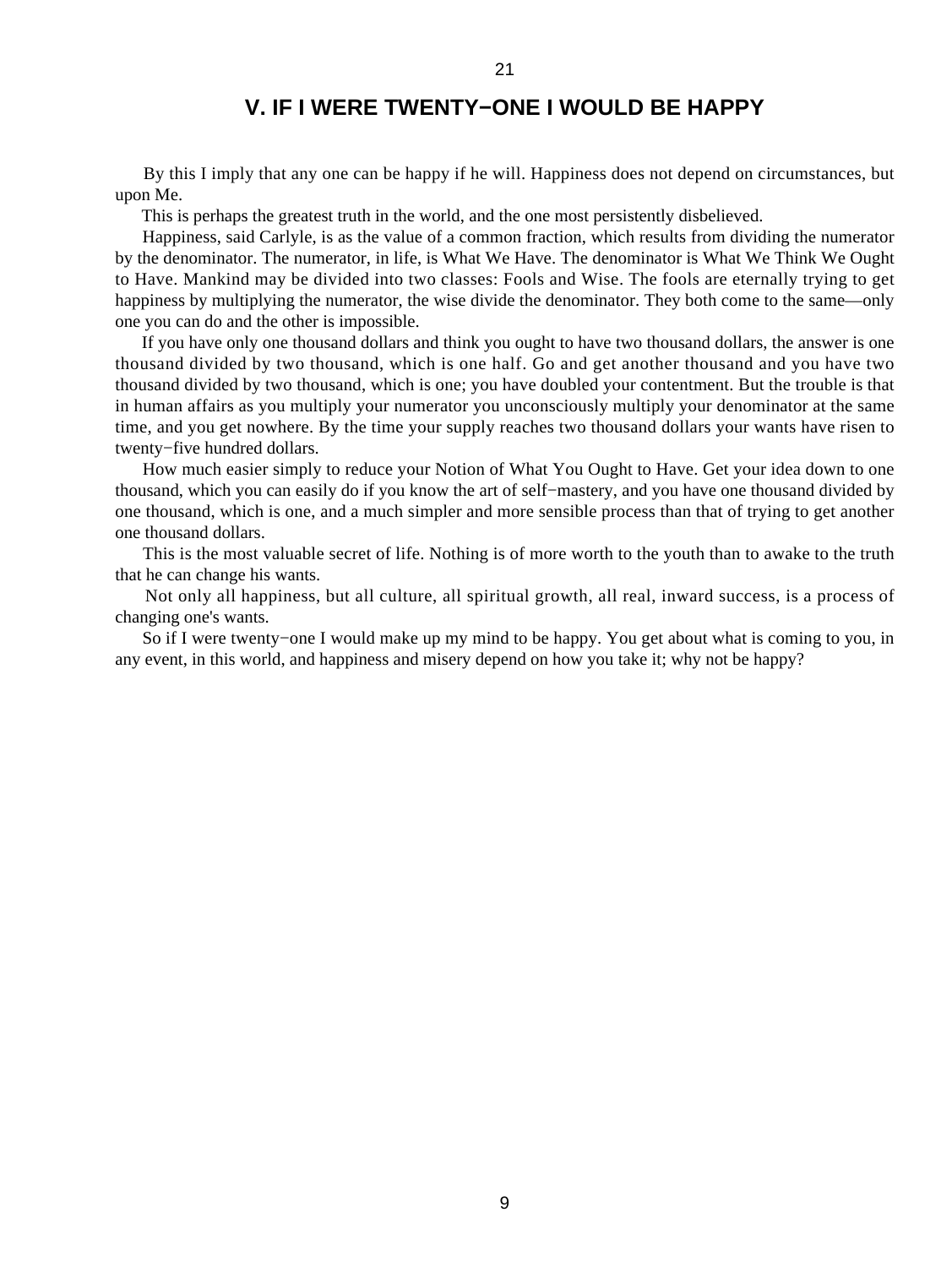## **VI. IF I WERE TWENTY−ONE I WOULD GET MARRIED**

<span id="page-11-0"></span> I would not wait until I became able to support a wife. I would marry while poor, and marry a poor girl. I have seen all kinds of wives, and by far the greatest number of successful ones were those that married poor.

 Any man of twenty−one has a better chance for happiness, moral stature, and earthly success, if married than if unmarried.

 I married young, and poor as Job's turkey. I have been in some hard places, seen poverty and trial, and I have had more than my share of success, but in not one instance, either of failure or triumph, would I have been better off single. My partner in this task of living has doubled every joy and halved every defeat.

 There's a deal of discussion over sex problems. There is but one wholesome, normal, practical, and God−blessed solution to the sex question, and that is the loyal love of one man and one woman.

 Many young people play the fool and marry the wrong person, but my observation has been that "there's no fool like the old fool," that the longer marriage is postponed the greater are the chances of mistake, and that those couples are the most successful in matrimony who begin in youth and grow old together.

In choosing a wife I would insist on three qualifications:

 1. She should be healthy. It is all well enough to admire an invalid, respect and adore her, but a healthy, live man needs a healthy woman for his companion, if he would save himself a thousand ills.

 2. She should have good common sense. No matter how pretty and charming a fool may be, and some of them are wonderfully winning, it does not pay to marry her. Someone has said that pretty women with no sense are like a certain cheap automobile: they are all right to run around with, but you don't want to own one.

And 3. She should be cheerful. A sunny, brave, bright disposition is a wife's best dowry.

 As to money, or station in life, or cleverness, or good looks, they should not enter at all into the matter. If I could find a girl, healthy, sensible, and cheerful, and if I loved her, I'd marry her, if I were twenty−one.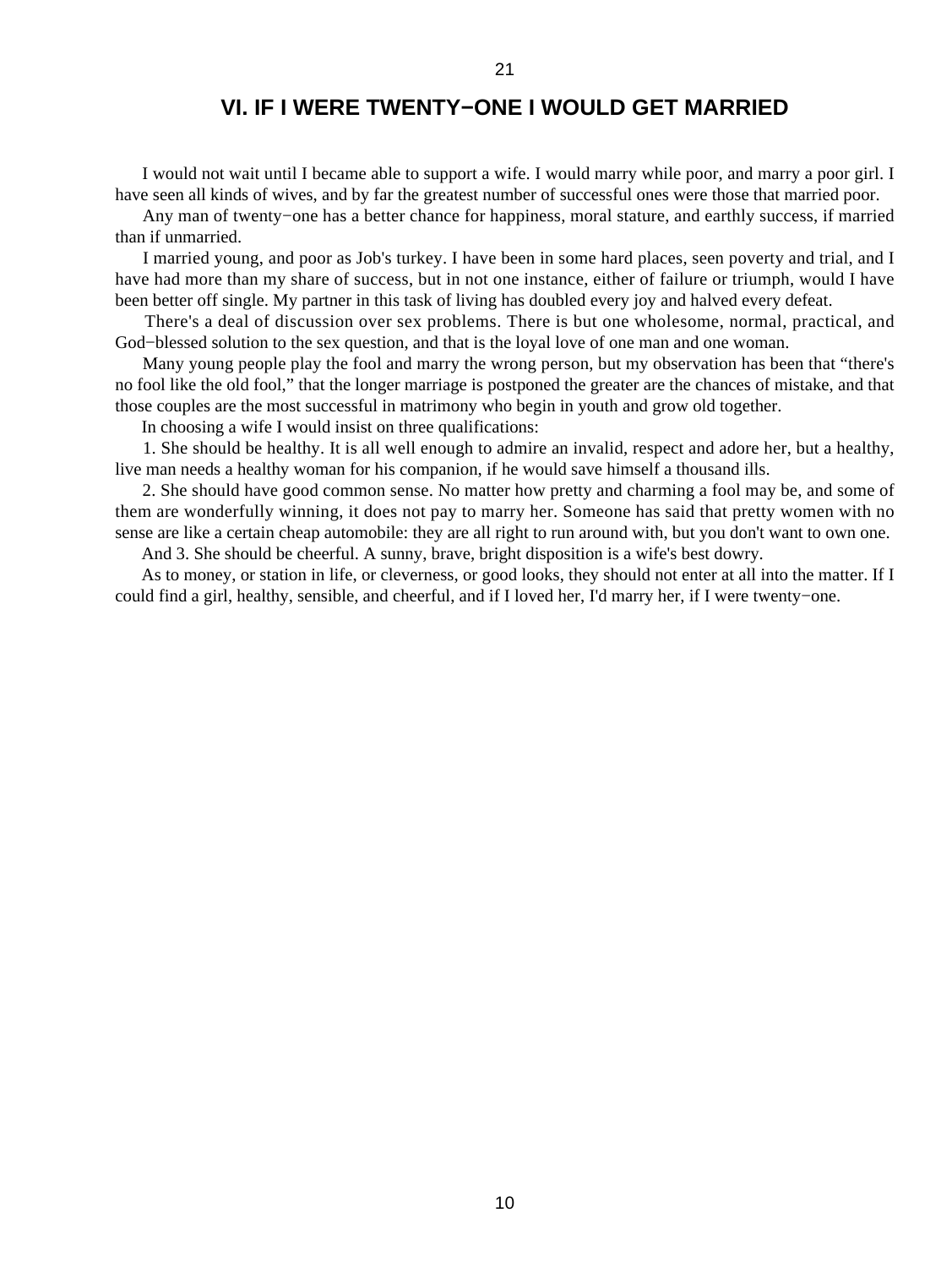## **VII. IF I WERE TWENTY−ONE I WOULD SAVE MONEY**

<span id="page-12-0"></span> Money has a deal to do with contentment in this workaday world, and I'd have some of my own. There isn't a human being but could save a little. Every man, in America at least, could live on nine tenths of what he does live on, and save the other tenth. And the man who regularly saves no money is a fool, just a plain fool, whether he be an actor getting one thousand dollars a week or a ditch−digger getting one dollar a day.

 And I would get my life insured. Life insurance is the most practical way for a young man, especially if he be a professional man, or any one not gifted with the knack of making money, to achieve financial comfort. The life insurance companies are as safe as any money institution can be. You are compelled to save in order to pay your premiums, and you probably need that sort of whip. And those dependent upon you are protected against the financial distress that would be caused by your death. I believe life insurance to be the best way to save money, at least for one who knows little about money.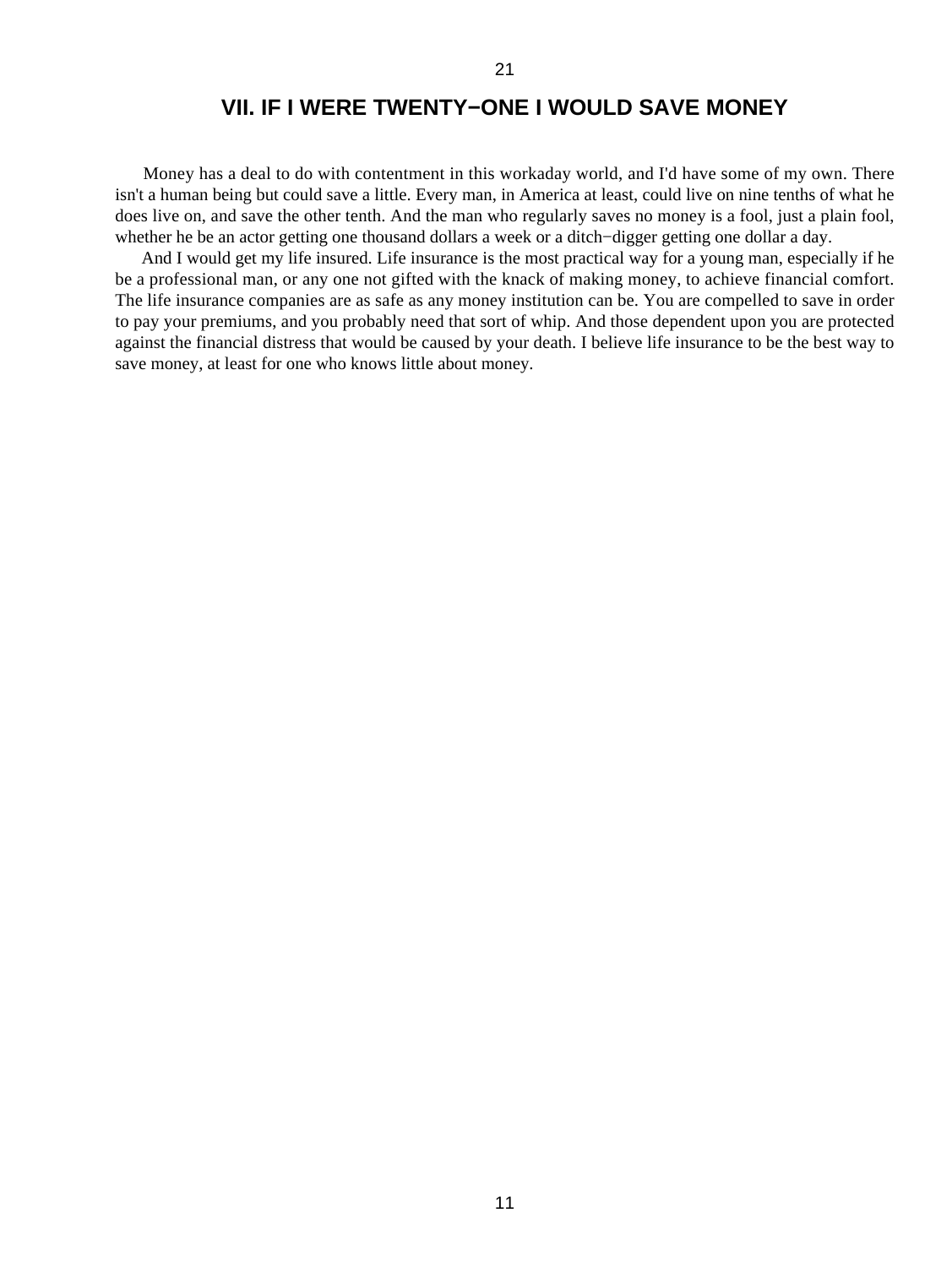## <span id="page-13-0"></span>**VIII. IF I WERE TWENTY−ONE I WOULD STUDY THE ART OF PLEASING**

21

 Much of the content from life is due to having pleasant people around you. Hence I would form habits and cultivate manners that would please them.

 For instance, I would make my personal appearance as attractive as possible. I would look clean, well−dressed, and altogether as engaging as the material I had to work with would allow.

I would be punctual. To keep people waiting is simply insolent egotism.

 I would, if my voice were unpleasant, have it cultivated until it became agreeable in tone. I would speak low. I would not mumble, but learn the art of clear, distinct speech. It is very trying to associate with persons who talk so that it is a constant effort to understand their words.

 I would learn the art of conversation, of small talk. I would equip myself to be able to entertain the grouchiest, most blasé people. For there is hardly a business in the world in which it is not a great advantage to be able to converse entertainingly.

 The secret of being a good conversationalist is probably a genuine, unselfish interest in others. That and practice. It consists more in making the other person talk than in talking yourself.

 I would learn how to write so that it would not burden people to read it. In this matter, one hint: The English language is composed of separate letters, hence, when you have written one letter, if you will move your pen along before you write the next we shall be able, probably, to discover what you intend, no matter how imperfectly you compose your separate letters.

 I would not argue. I never knew one person in my life that was convinced by argument. Discuss, yes; but not argue. The difference is this: in discussion you are searching for the truth, and in argument you want to prove that you are right. In discussion, therefore, you are anxious to know your neighbour's views, and you listen to him. In argument, you don't care anything about his opinions, you want him to hear yours; hence, while he's talking you are simply thinking over what you are going to say as soon as you get a chance.

 Altogether, I would try to make my personality pleasing, so that people would in turn endeavour to be pleasing to me.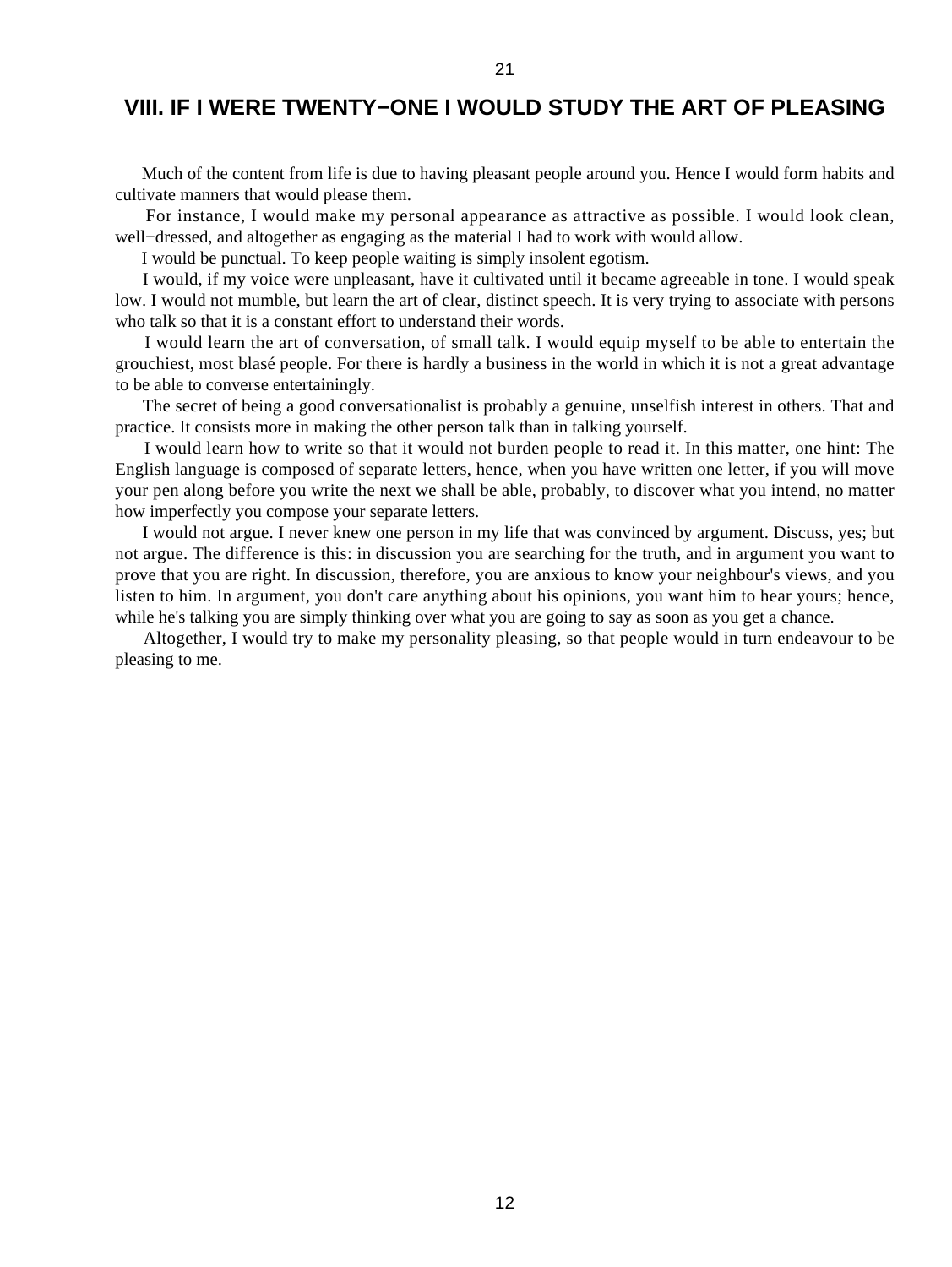## <span id="page-14-0"></span>**IX. IF I WERE TWENTY−ONE I WOULD DETERMINE, EVEN IF I COULD NEVER BE ANYTHING ELSE IN THE WORLD, THAT I WOULD BE A THOROUGHBRED**

 Thoroughbred, as it is currently used, is a word rather difficult to define, perhaps entirely non−definable. Yet we all know what it means—it is like Love.

 But it implies being several things: One, being a good sport, by which I mean the kind of a man that does not whine when he fails, but gets up smiling and tackles it again, the kind of man whose fund of cheer and courage does not depend upon success, but keeps brave and sweet even in failure.

Let me quote what I have written elsewhere on this point:

 In one of the plays of this season, "The Very Minute," one of the characters says something to this effect: You go on till you can go no further, you reach the limit of human endurance, and then—you hold on another minute, and that's the minute that counts.

 The idea is a good one. That last minute, the other side of the breaking point, is worth thinking about.

It is that which marks the thoroughbred.

 There is a something in the hundredth man that bespeaks a finer quality. It is unconquerableness, heroism, stick−to−it−iveness, or whatever you have a mind to call it.

 We have a way of attributing this to breeding, after the analogy of horses and dogs; but while there's something in blood I doubt if it is a very trustworthy guaranty of excellence. So many vigorous parents have children that are morally spindling, and so many surprising samples of superiority come from common stock, that heredity is far

from dependable.

 But the quality exists, no matter how you account for it—a certain toughness of moral fibre, an indestructibility of purpose.

 Any mind is over matter, but there are some wills so imperial, so dominant over the body, that they keep it from collapse even after its strength is spent.

 We see it physically in the prize fighter who "doesn't know when he is beaten," in the race horse that throws an unexpected dash into the last stretch even after his last ounce of force is gone, in the Spartan soldier who exclaimed "If I fall I fight on my knees."

 Of all human qualities that have lit up the sombreness of this tragic earth, I count this, of being a thoroughbred, the happiest.

 It has saved more souls than penance and punishment, it has rescued more business enterprises than shrewdness, it has won more battles and more games, and altogether felicitously loosed more hard knots in the tangled skein of destiny than any other virtue.

 Most people are quitters. They reach the limit. They are familiar with the last straw.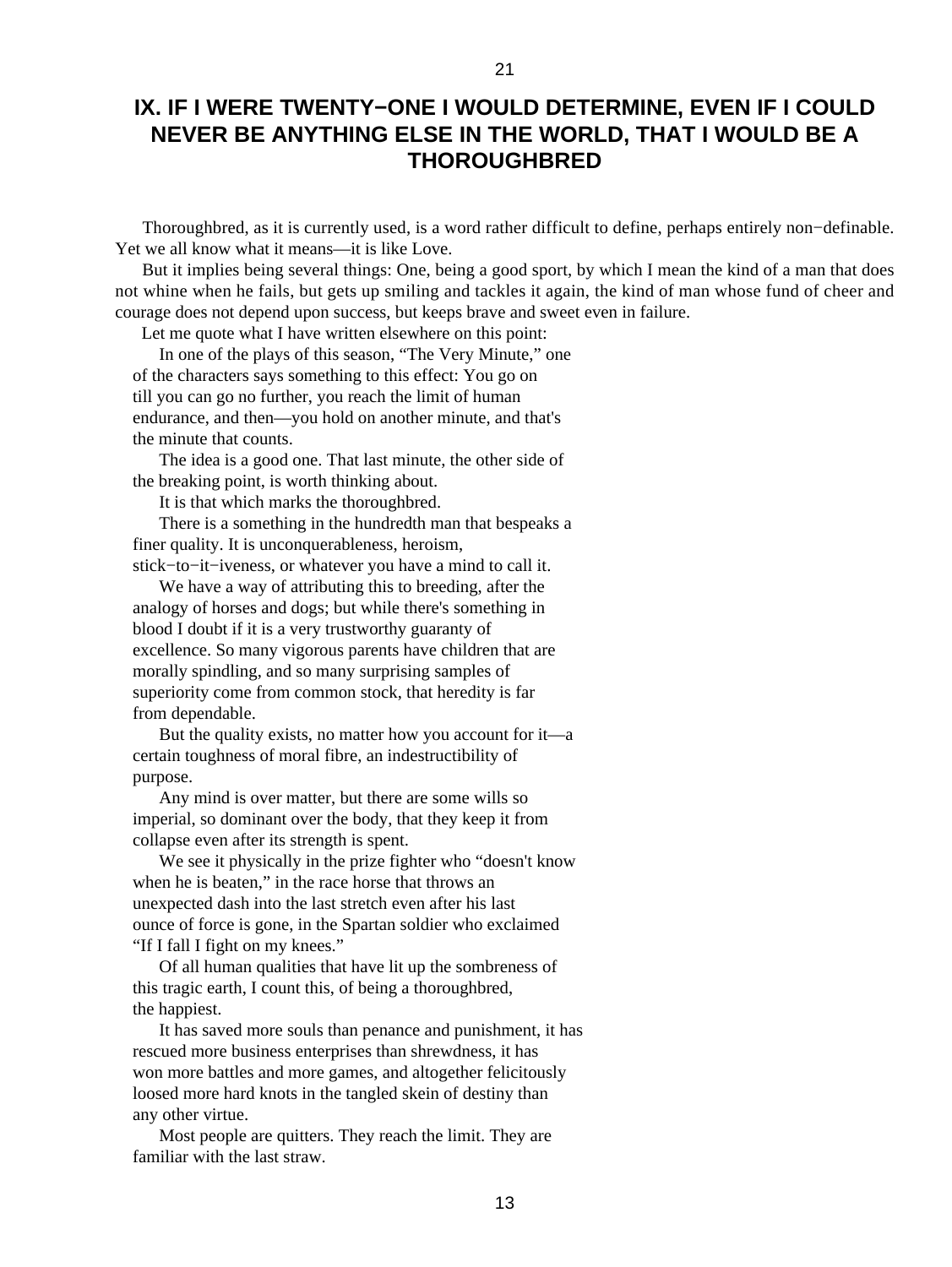But the hundredth man is a thoroughbred. You cannot corner him. He will not give up. He cannot find the word "fail" in his lexicon. He has never learned to whine.

 What shall we do with him? There's nothing to do but to hand him success. It's just as well to deliver him the prize, for he will get it eventually. There's no use trying to drown him, for he won't sink.

 There's only one creature in the world better than the man who is a thoroughbred. It is the woman who is a thoroughbred.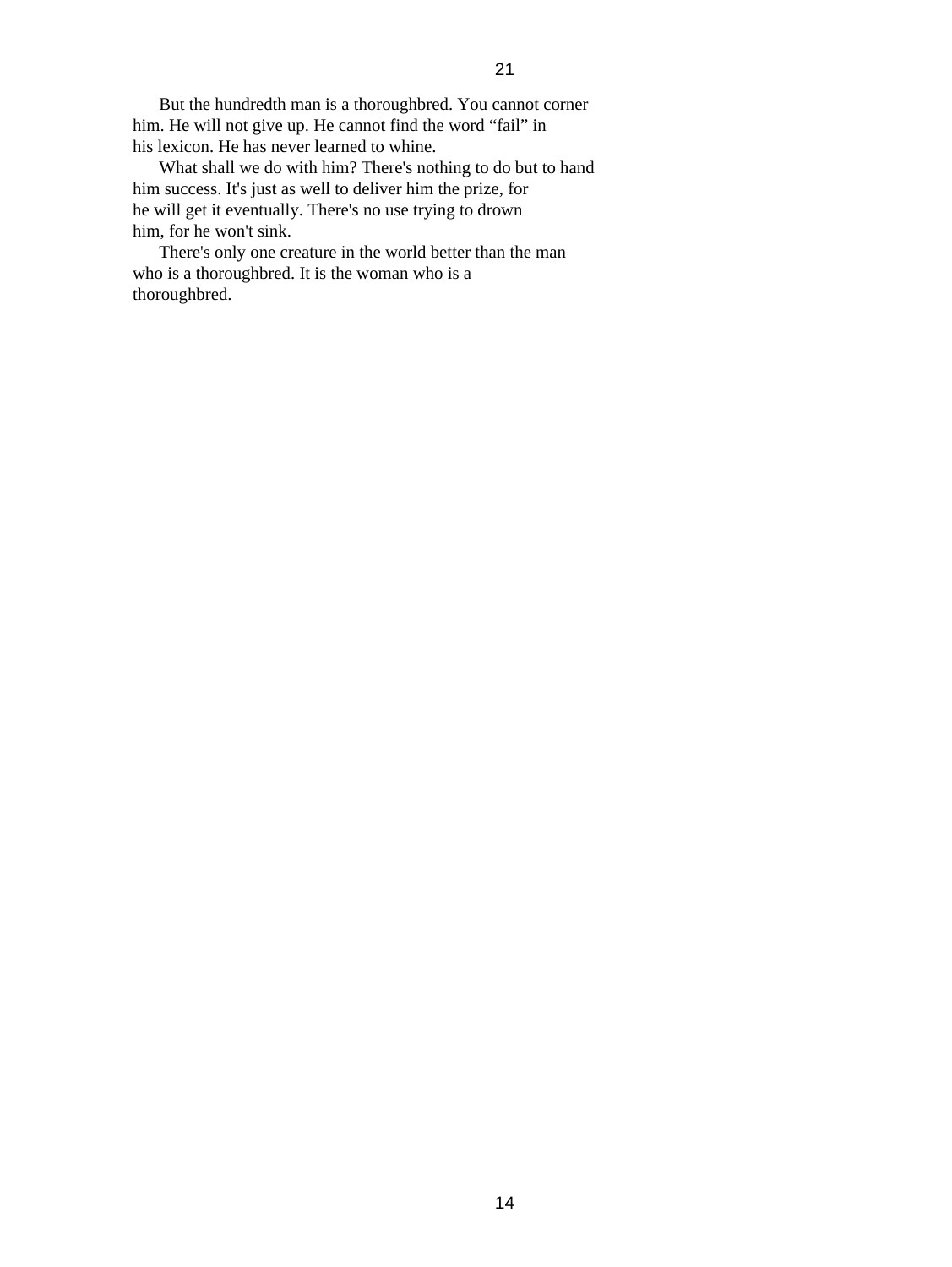## **X. IF I WERE TWENTY−ONE I WOULD MAKE SOME PERMANENT, AMICABLE ARRANGEMENT WITH MY CONSCIENCE**

21

<span id="page-16-0"></span> God, Duty, Death, and Moral Responsibility are huge facts which no life can escape. They are the external sphinxes by the road of every man's existence. He must frame some sort of an answer to them.

It may please the reader to know how I have answered them. It is very simple.

 I am familiar, to some extent, with most of the religions, cults, and creeds of mankind. There are certain points common to every decent religion, for in every kind of church you are taught to be honest, pure−minded, unselfish, reverent, brave, loyal, and the like.

These elements of religion may be called the Great Common Divisor of all faiths.

 This G. C. D. is my religion. It is what more than fifty years of thought and experience has winnowed out for me. It is my religion. And I think I glimpse what Emerson meant when he wrote that "all good men are of one religion."

 And the matter can be reduced to yet plainer terms. There is but "one thing needful," and there's no use being "careful and troubled about many things." That one thing is to *do right*.

 To do Right and not Wrong will save any man's soul, and if he believes any doctrine that implies doing wrong he is lost.

 So, let a man of twenty−one resolve, and keep his purpose, that, no matter what comes, no matter how mixed his theology may be, no matter what may be the rewards of wrong−doing, or the perils and losses of right−doing, he will do right; then, if there is any moral law in the universe, that man must sometime, somewhere, arrive at his inward triumph, his spiritual victory and peace.

 And the corollary of this is that if I have done wrong the best and only way to cure it is to quit doing wrong and begin to do right. If any man will stick to this, make it his anchor in times of storm, his pole−star in nights of uncertainty, he will cast out of his life that which is life's greatest enemy—Fear. He need not fear man nor woman, nor governments nor mischief−makers, nor the devil nor God. He will be able to say with the accent of sincerity that word of William Ernest Henley, to me the greatest spiritual declaration in any language:

Out of the night that covers me,

Black as the pit from Pole to Pole,

I thank whatever gods may be

For my unconquerable soul.

In the fell clutch of circumstance

I have not winced nor cried aloud,

Beneath the bludgeonings of chance

My head is bloody, but unbowed.

It matters not how strait the gate,

How charged with punishments the scroll,

I am the master of my fate,

I am the captain of my soul.

 Let me repeat that I have not been telling what I did with the implication that the youth of twenty−one would do well to follow me. I did not do all these things. Far from it! I wish I had. I only say that if I were twenty−one, as I now see life, I would do as I have here suggested. But perhaps I would not. I might go about barking my shins and burning my fingers, making idiotic experiments in the endeavour to prove that I was an exception to all the rules, and knew a little more than all the ancients. So let not the young man be discouraged if he has committed follies; for there seems to emerge a peculiar and vivid wisdom from error, from making an ass of one's self, and all that, more useful to one's own life than any wisdom he can get from sages or copybooks.

 In what I have written I have not tried to indicate the art of "getting on," or of acquiring riches or position. These usually are what is meant by success. But success is of two kinds, outward and inward, or apparent and